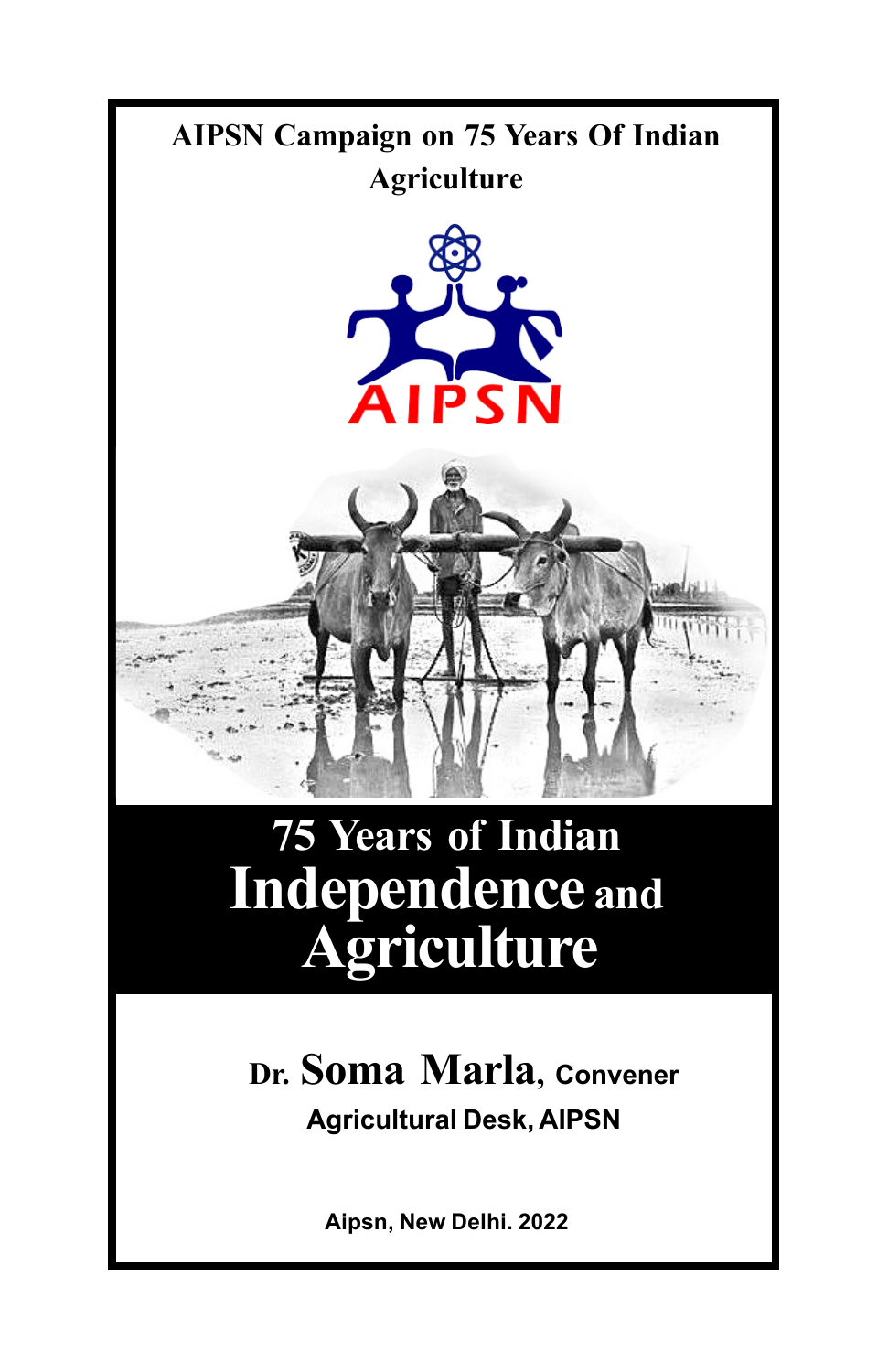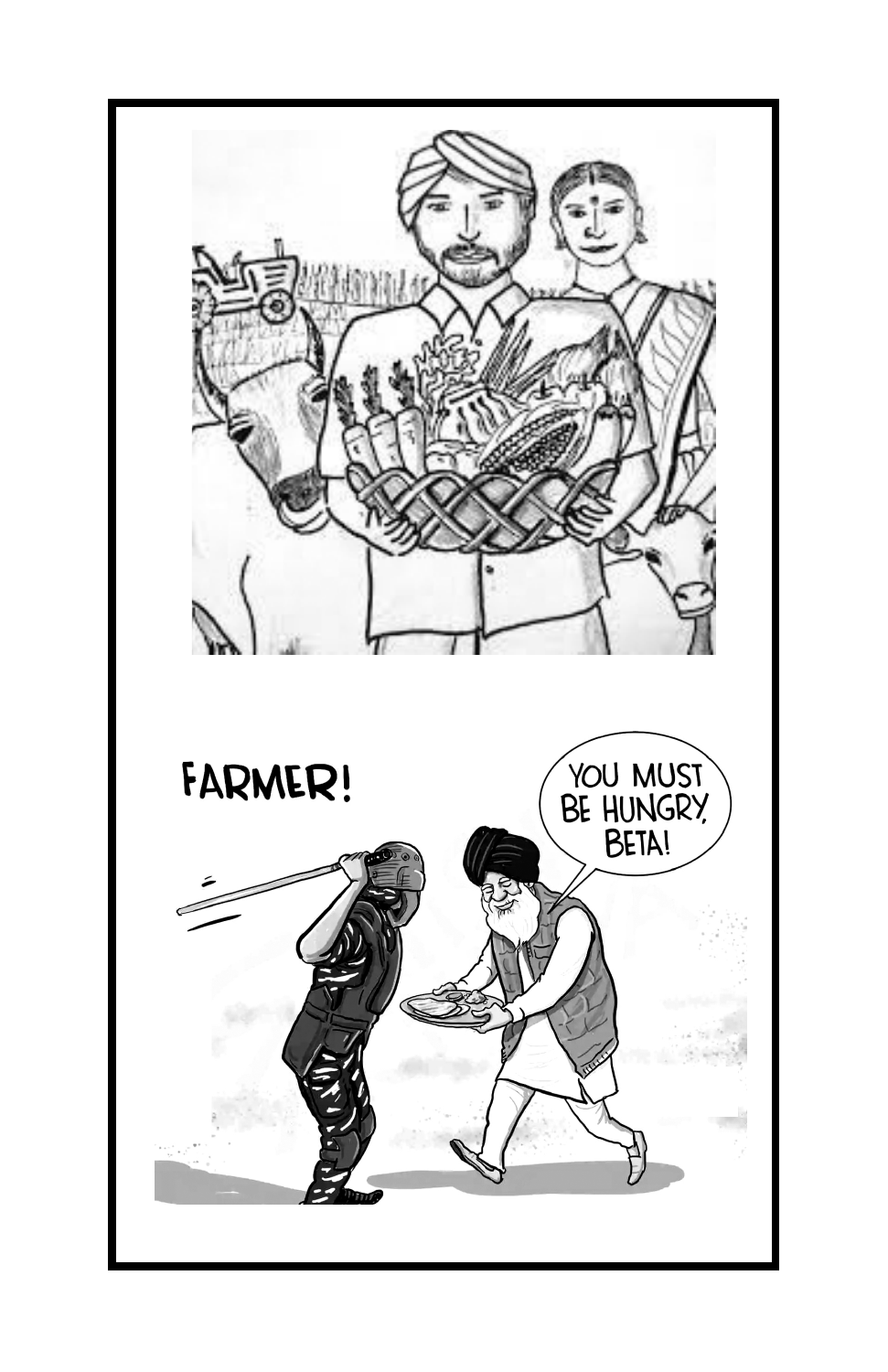# **75 Years of Indian Independence and Agriculture**

#### **Illusive Growth in Agriculture?**

Seventy five years have passed since we attained independence from Colonial Briton. During this period Indian country side had undergone many transformative changes in both agricultural production, relations and development, thus impacting rural lives. With nearly 65 percent of population still living in villages and a majority dependent on agriculture, it is time to examine how farmers fared during the 75 years.

Agricultural growth remains a prerequisite for sustainable economic growth and poverty reduction for the economies in transition. Agriculture not only ensures food security but also provides livelihood to millions of rural poor. Experts claim that investment agriculture is 2 to 3 times affective in alleviating poverty compared to any other sector in economy with returns of 1 : 12.

From the early decades of the last century farmers played an important role in social transformation and mobilized country side in fight against British colonialism. Apart from achieving independence they had two major objectives- emancipation from feudal bondage, land to the tiller and attainment of social equality & economic prosperity in villages. How far these cherished goals have been reached

 $\ddot{3}$   $\bullet$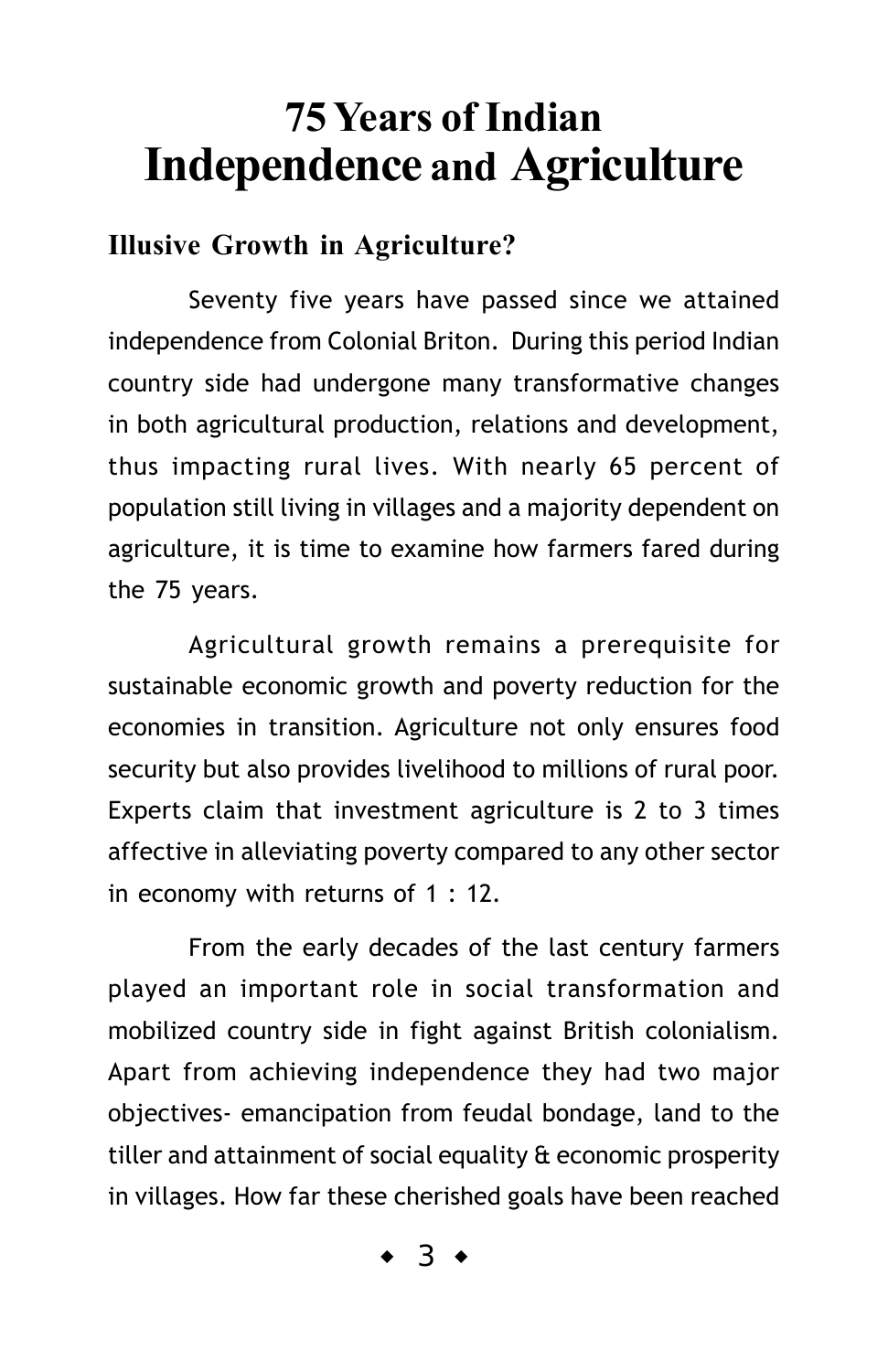after these long years of independence an important issue. Soon after independence Zamindari, Rytwari and other means of land ownership had been abolished. However, the very structure of land ownership in villages did not change significantly with bulk of the land concentrated in hands of large sections of rich & middle peasantry with only a miniscule portion became accessible to small & landless peasantry belonging to backward &dalit sections. With the half-hearted land-reforms undertaken by different states having failed in most parts of the country, the problem remains largely unresolved. As of 2020, 84.2% of the peasantry fell in the category of small and marginal farmers, owning less than two hectares. This large section together owns a only 47.3% of cropped area, while the remaining 52.7% is held by a small minority of large and medium farmers who make up a mere 13.8% of the farmers. Indian agriculture is diverse with varied soils, rainfall, climate and cultivated crops and divided in to 13 different agro- climatic zones. Overall 48.9 % of cultivable land is irrigated with large tracks remaining dry lands dependent on monsoons. In terms of annual agricultural productivity, growth rates and farmer incomes states vary, ranging from 0.25 (Bihar) to 2.69 (Tamilnadu), all India average being 1.69. A major obstacle for backwardness of Indian villages is land question i.e.,Unequal ownership of land and participation in agricultural production and distribution. Interestingly land owned by rich farmers is largely irrigated and well equipped with farm machinery and

 $4 \bullet$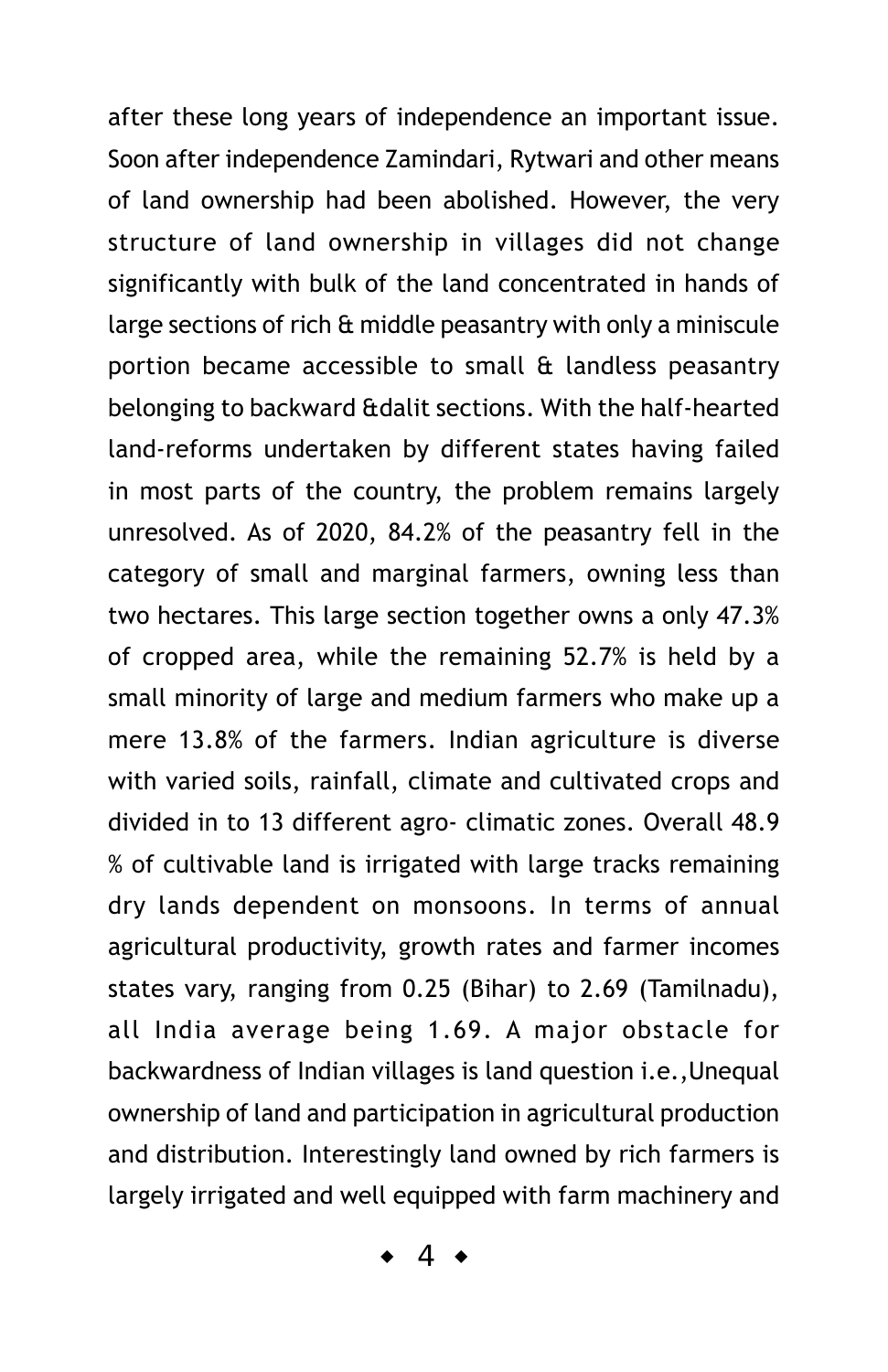other storage infrastructure. Although land reforms have been presumed a means to overcome differences in land ownership, the implementation was largely symbolic except states of West Bengal, Kerala and Andhra Pradesh.

During 70's after waging militant land struggles by Left parties, sections of land less Dalits and backward sections of rural communities was distributed by state governments with land not more than 4 % of total cultivable land in the country. Small land holding farmers are generally resource poor and are often subjected to climate and market vagaries. Naturally the productivity of small farms is low.

With persisting high levels of social and economic inequalities and backward production system food production was insufficient to feed the nation. During the first decade after indolence compared to other sectors of the economy, agriculture was grossly neglected. With low domestic production near famine conditions prevailed. The whole nation was surviving on 'Ship to mouth' largely dependent on import of food grains to meet shortages. Starting late 50's governments started increasing investments in agriculture sector to correct the miserable food shortages and reduce hunger. Accordingly large dams such as Bakranangal and Nagarjunasagar were built. Fertilizer factorieswere built and rural electrification initiated. These investments have brought alarge tracks under irrigation. Desi (indigenous) varieties of food crops & cattle breeds were less productive

 $5$  ◆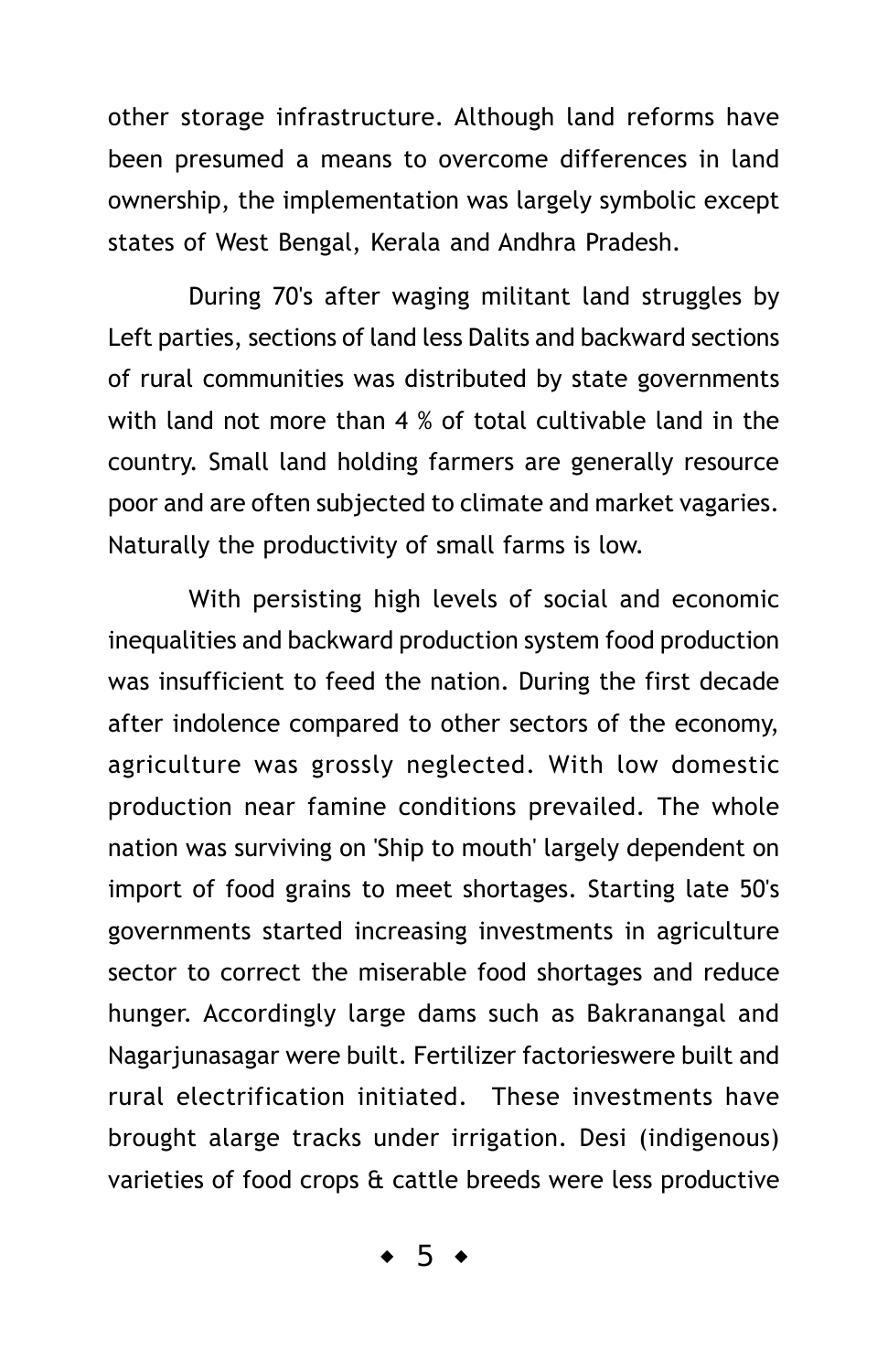and developments of more productive & high yielders were required to increase food production. Consequently dozens of agricultural and veterinary universities & research institutions under ICAR were established with assistance from USA under US land grant University model. As per the advice & supervision of Rockefeller, Ford foundations of America, elite seed of wheat and Rice were imported from International crop research institutions located in Mexico and Philippines and introduced to Indian fields for cultivation. Thus in late 60's Green revolution was initiated in Indian villages. However, with introduction of new seeds in Green revolution, seeds ceased to be an input saved by farmer and resow season after season. Seed became rather a complete package, dictating how much the other inputs- fertilizer, pesticides, tractors, diesel etc. should be used. In short a complete package of inputs in cultivation came under the control of major global chemical & seed MNCs. The imported crop seeds were align to the local cultivation conditions and local rainfall pattern (agro eco system) and required input of irrigation, farm machinery and high doses of chemical fertilizers to obtain high grain yields. As the new seeds were align to local soils, climate the former had brought a multitude of new crop pests, weeds and diseases, hitherto unknown to Indian fields. After the World War II and Vietnam invasion a large section of chemical industry remained under utilized. In this background, strategically planted Green revolution came handy for American & Western MNCs for

 $6 \rightarrow$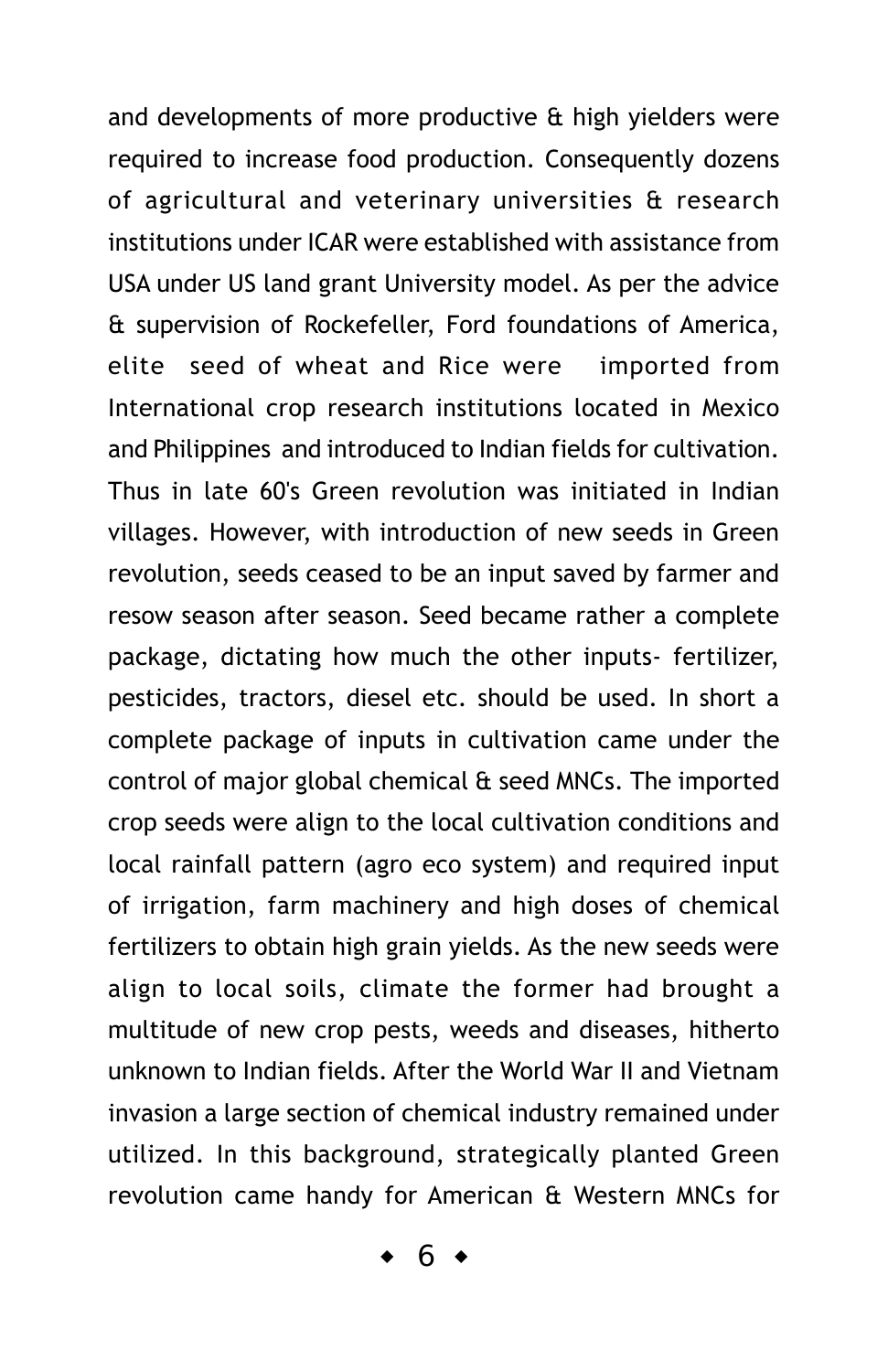expansion of production and marketing of fertilizers, pesticides and herbicides in Indian villages. Increased expenditure on inputs like fertilizers, tractors and pesticides had several folds raised the cost of cultivation. Deep rooted in villages' Green revolution helpedestablisha strong grip of foreign seed and chemical MNC's on Indian food production.

In the first decades of 21st century, with rapid implementation of neoliberal reforms, the challenges have shifted to capture of agriculture and the markets by multinational corporations for its produce.The control of agricultural inputs is one of the primary means through which corporations are taking over agriculture. The 'big four' corporations Bayer-Monsanto, ChemChina-Syngenta, DOW-Dupont and BASF - today control over 70% of the inputs such as fertilizers and commercial seeds.

Table-1: summarizes income disparities in in Indian villages.

| Category            | No. of<br>(million) | No. of<br>% share | Area<br>cultivators cultivators Occupied %<br>share | Per Cultivator<br>Annual Income<br>(Rs.) 2015-16 | Monthly<br>Income(Rs.)<br>2015-16 |
|---------------------|---------------------|-------------------|-----------------------------------------------------|--------------------------------------------------|-----------------------------------|
| Marginal<1ha        | 99.86               | 68.53             | 24.15                                               | 33,636                                           | 2,803                             |
| Small(1to2ha)       | 25.78               | 17.69             | 23.2                                                | 1,16,196                                         | 9,683                             |
| Semi-Medium(2-4 ha) | 18.76               | 9.44              | 23.65                                               | 2,15,656                                         | 17,971                            |
| Medium(4-10 ha)     | 5.48                | 3.76              | 19.96                                               | 4,35,846                                         | 36,320                            |
| Large $($ >10 ha)   | 0.83                | 0.57              | 9.04                                                | 4,35,846                                         | 1,06,844                          |
| Total/Average       | 145.71              | 100.00            | 100.00                                              | 87,614                                           | 7,301                             |

 $\overline{7}$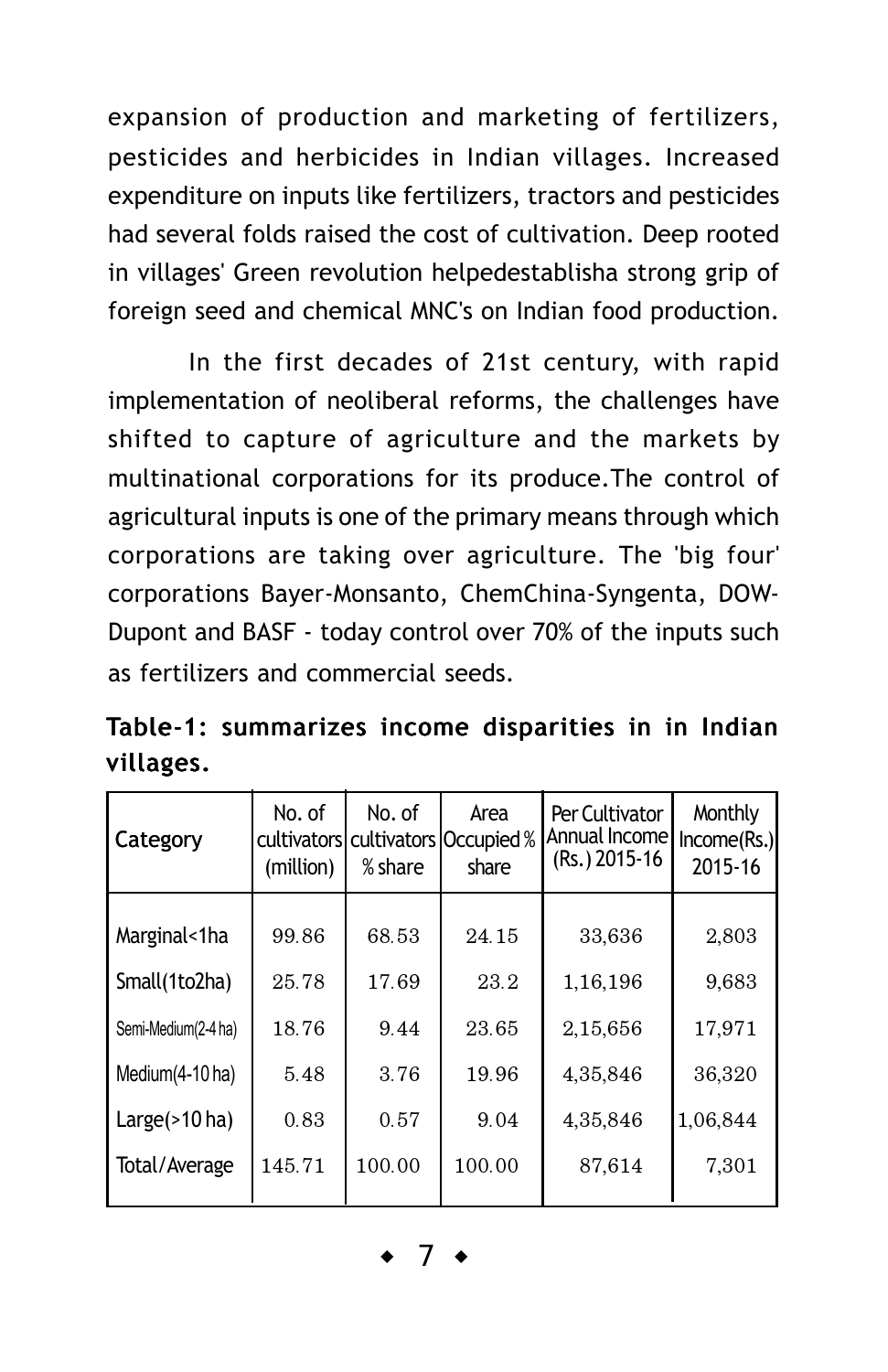**Source :** Data on number of cultivators and area occupied was obtained from Agricultural Census 2015-16, Ministry of Agriculture and Farmers' Welfare, Government of India, 2018.

**Hunger amidst Plenty:** Production of food grains has increased several folds i.e. six times from 51mln tons in 1950 to nearly 310mln tons by 2021 thus making the nation so called 'Self sufficient' in food production.The following Table illustrates the rise in food production.

**Table 2: Class wise Income from Agriculture (Rs.) 2015-16 at constant prices**

| Food Item           | Production (mln.t)<br>(between 1950-2021) | Improvement Rate<br>(1951 to 2021) |
|---------------------|-------------------------------------------|------------------------------------|
| Food grains         | 51.0 to 310.0                             | 6x                                 |
| Fruits & Vegetables | 31.0 to 320.0                             | 10x                                |
| Milk                | 17.0 to 210.0                             | 12x (World No 1)                   |
| Fish                | 0.75 to 14.1                              | 18x                                |
|                     |                                           |                                    |

Despite the impressive growth rates achieved during the last 75 years and much said 'Self sufficiency' in food production, today (2021) India among 116 nations slipped down to 101thposition. Ironically it was in 94th place in 2020. Despite the overflowing grain stocks with FCI, food availability has fallen significantly in villages. High level of beneficiaries (up to 80 percent) of Government's subsidized food security scheme is a clear testimony to prevailing hunger

 $8 \bullet$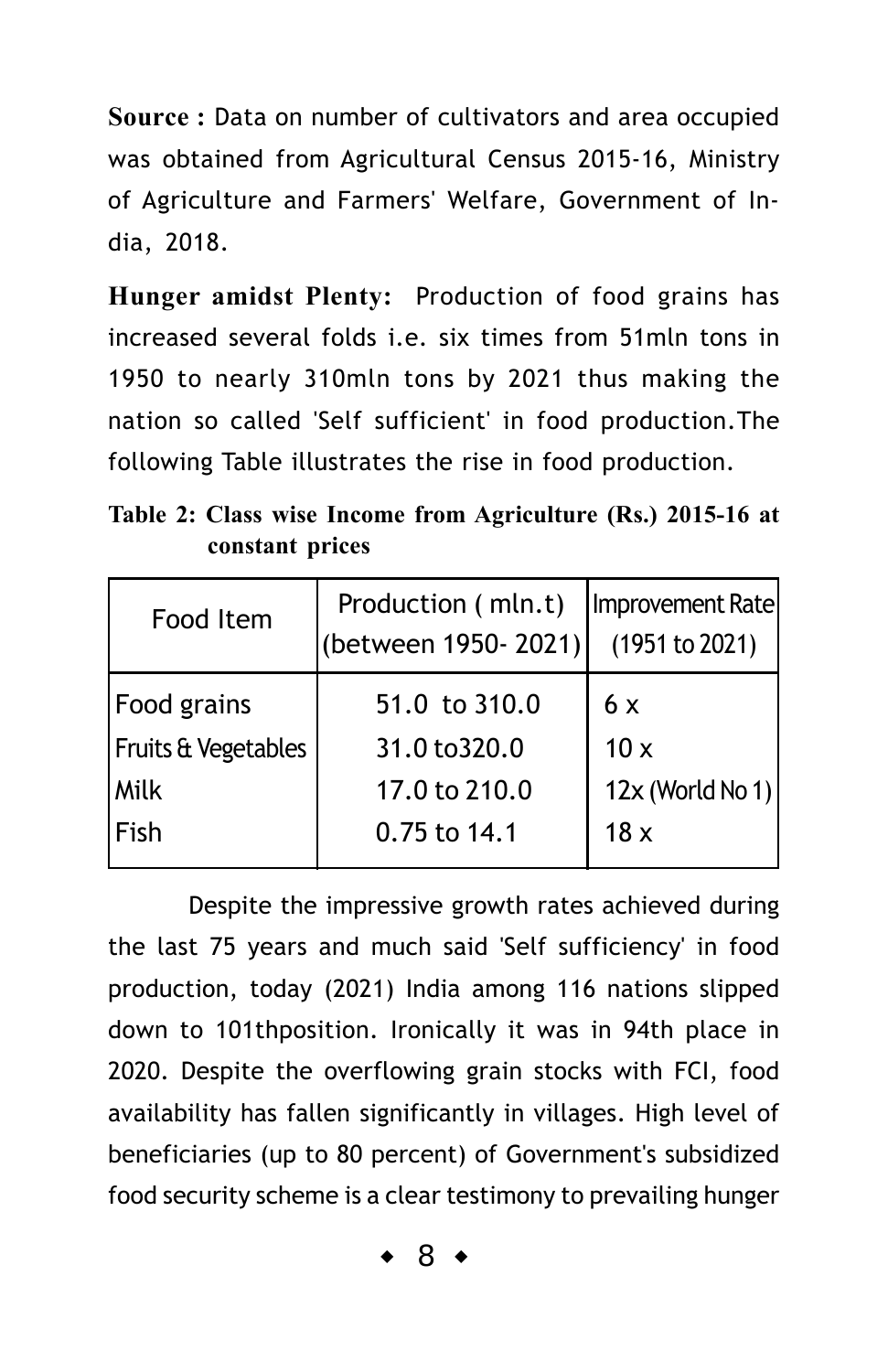and malnutrition in villages. Data from various surveys indicate high levels of child mortality, child stunting and with almost half of children and mothers malnourished. The enigma of persistence of hunger amongst plenty testifies the reality of rural India. The mode of food production has shifted from one's family consumption to markets.

#### **Despite in the success in food production**

- India is home for 200mln people, 50% of rural poor and shares quarter of total hungry in the world.
- With 40% of world's malnourished population, country is losing nearly 9% of annual GDP.
- Although rural women constitute 62% of work force they face wage discrimination and hardly own any financial assets.
- Average income of a small farmer both from cultivation and nonfarm activity is approximately Rs. 6,200. No farmer wants his children to practice farming again.

#### **Shift from self consumption to Markets :**

As food became a marketable commodity, all three areas of its production viz., input acquisition, production, marketing and distribution turned have come increasingly under the control of capital. Gradually Green revolution pushed Indian agriculture from food grain production to cultivation of cash crops such as Cotton, sugarcane to horticultural crops to cater to needs urban India and abroad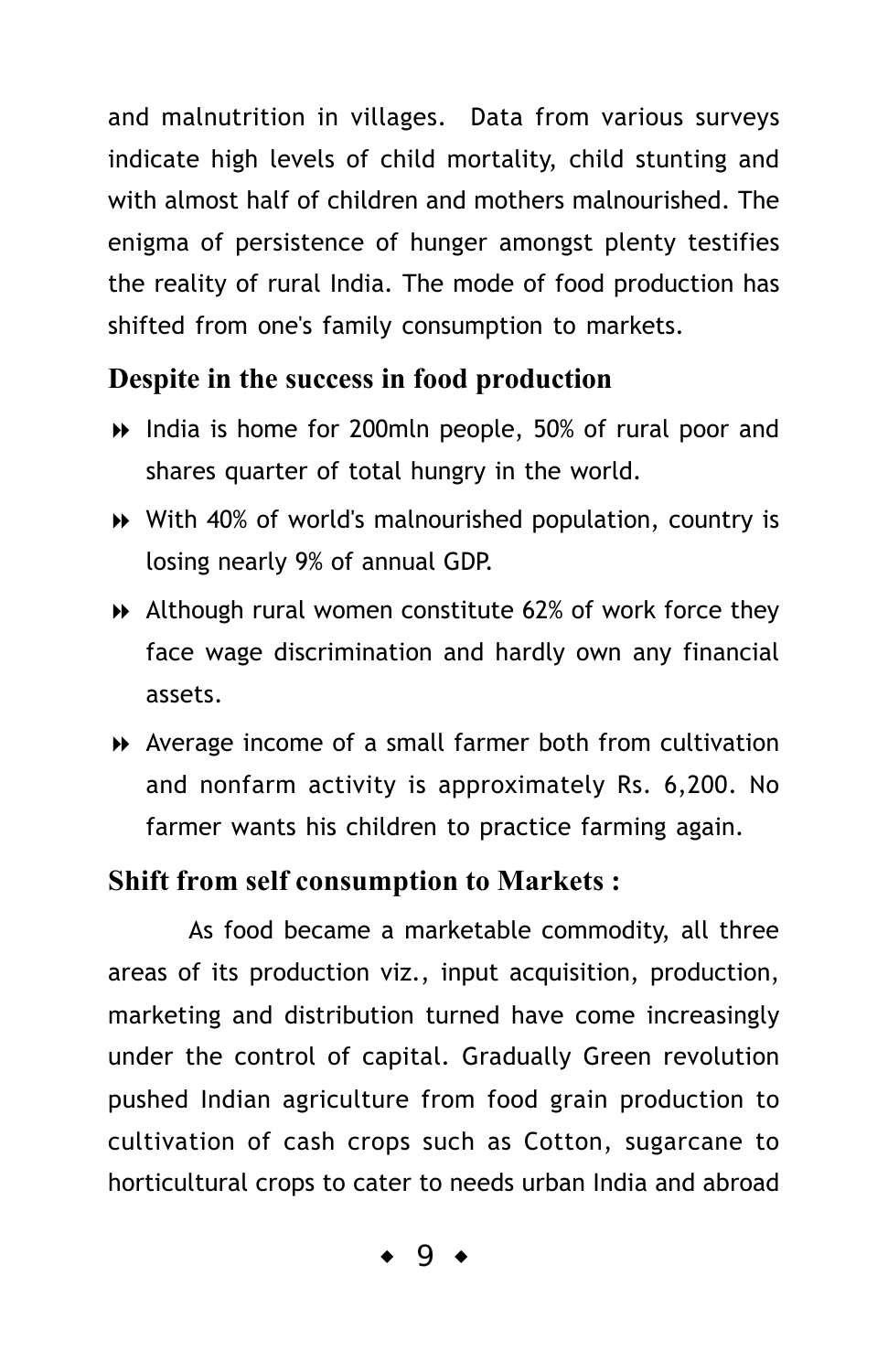through exports. Statistics reveal that of the Rs. 100 paid by urban consumers while purchasing food items, the farmer's share is not exceeding Rs. 32. All other middle men in the chain seems to be deriving high profits except the food producer. There appears Early IX century Marxist economist Kautsky first noted the loss of peasantry in markets in favor of capital and flow of surplus from villages to urban area and termed it market disequilibrium. As capitalist mode of production started dominating, regular fall in market prices as dictated by domestic& world grain MNCs, crisis in villages from unequal exchange between farm & industrial goods, the agricultural crisis further deepened. Bankrupt from barrowed credit and nearly 4.0lac small & tenant farmers (mostly cultivators of Bt cotton, chilies and cash crops) committed suicides. During the last two decades significantly reduced subsidies on fertilizers, electricity, diesel and farm extension activities following neo liberal prescriptions of imperialist agencies such as WTO, IMF and others. Though the governments introduced some remedial schemes like crop support prices bank credits and crop insurance, their implementation was tardy and largely benefited rich farmers and industrialists. An interesting development in the second decade of this century is organized protests from farmers protesting against neoliberal pro corporate policies of union government. Recent farmers march to Parliament, massive Nasik Padayatra and historic year long farmer's peaceful struggles are clear examples of resistance.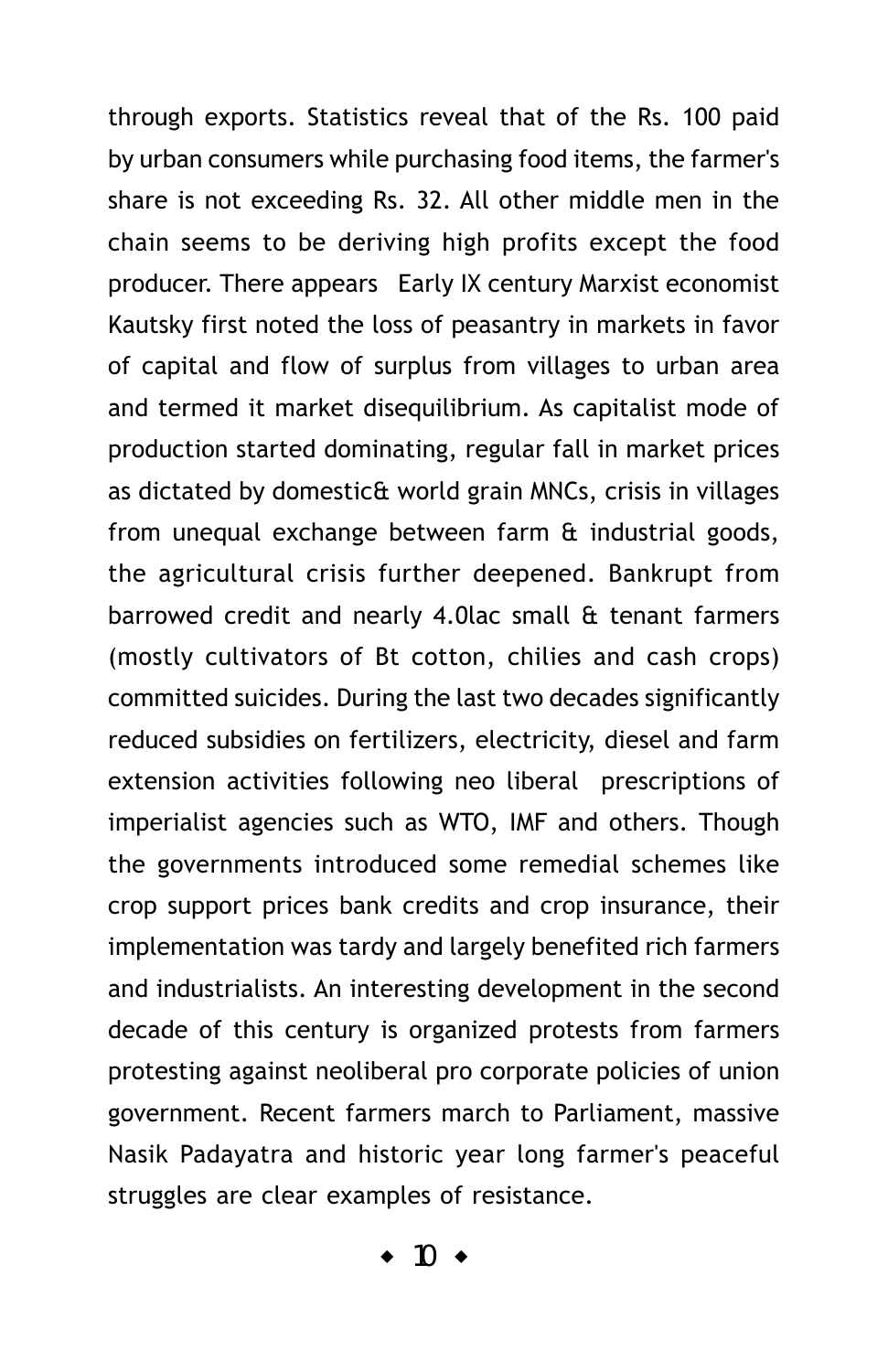## **COMPOSITION OF FARMERS' INCOME**





2017.18

**2018-19** 

**2019-20** 

zozozy

**20212** 

2014-15

**2015-16** 

2016-17

**2011-22** 

2022.33

**2013-18** 

2010-11

¡ ¡ 11

 $\mathcal{C}^{(1)}_{\mathcal{C}^{(1)}}$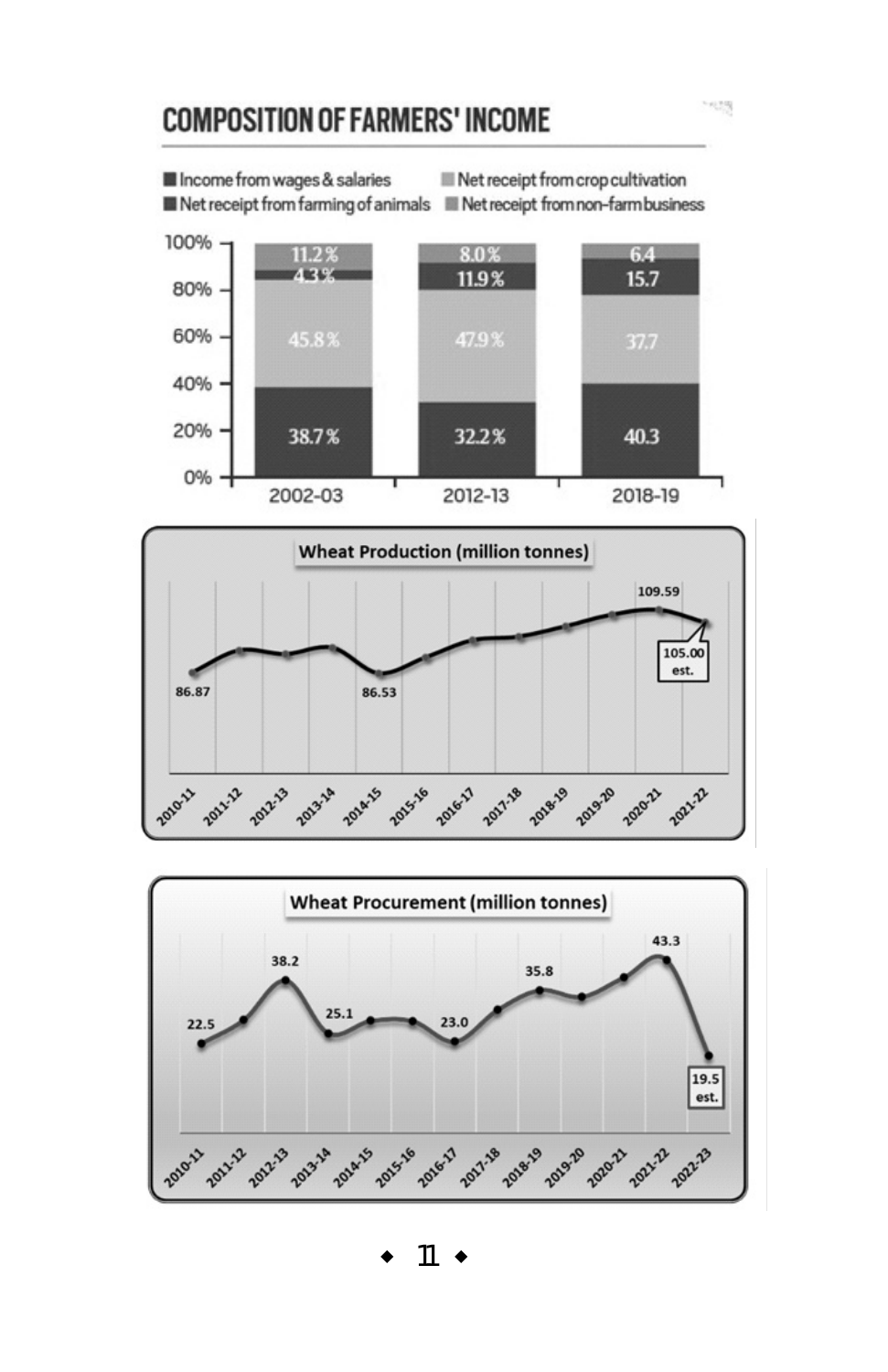Data reveals that only 40.3% comes from crop cultivation and the rest comes from non farm labour in other fields and others. These data testifies the existing crisis in agriculture.

Apart from capturing agricultural inputs MNCs today deeply invested all along the value chains. Apart from wellknown western corporations such as Walmart, Amazon etc., many Indian corporations like Reliance, TATA, Adani own their brand super markets as part of value chains, thus entered in to direct purchase of farm commodities, their storage and marketing (including exports). The major fury witnessed during yearlongfarmers agitation against three farm laws was naturally directed against monopoly and domination of total agricultural sector starting from inputs, production, marketing, and storage to marketing.

#### **Ecological crisis:**

Another negative affect of green revolution is intensive farming where high yields are assured only by application of high dose of fertilizers, water and pesticides. chemicalization has damaged the soil and the surrounding plant microflora ie plant friendly & cooperative microorganisms, insects, earthworms and birds. Concentrated & high levels of Nitrogen, pesticides and pesticides often kept away the later from root & plant environment thus depleting natural fertility of soil. For example of the 100 Kgs of Urea applied only 32kgs is absorbed by the crop and the rest ends up as a pollutant to water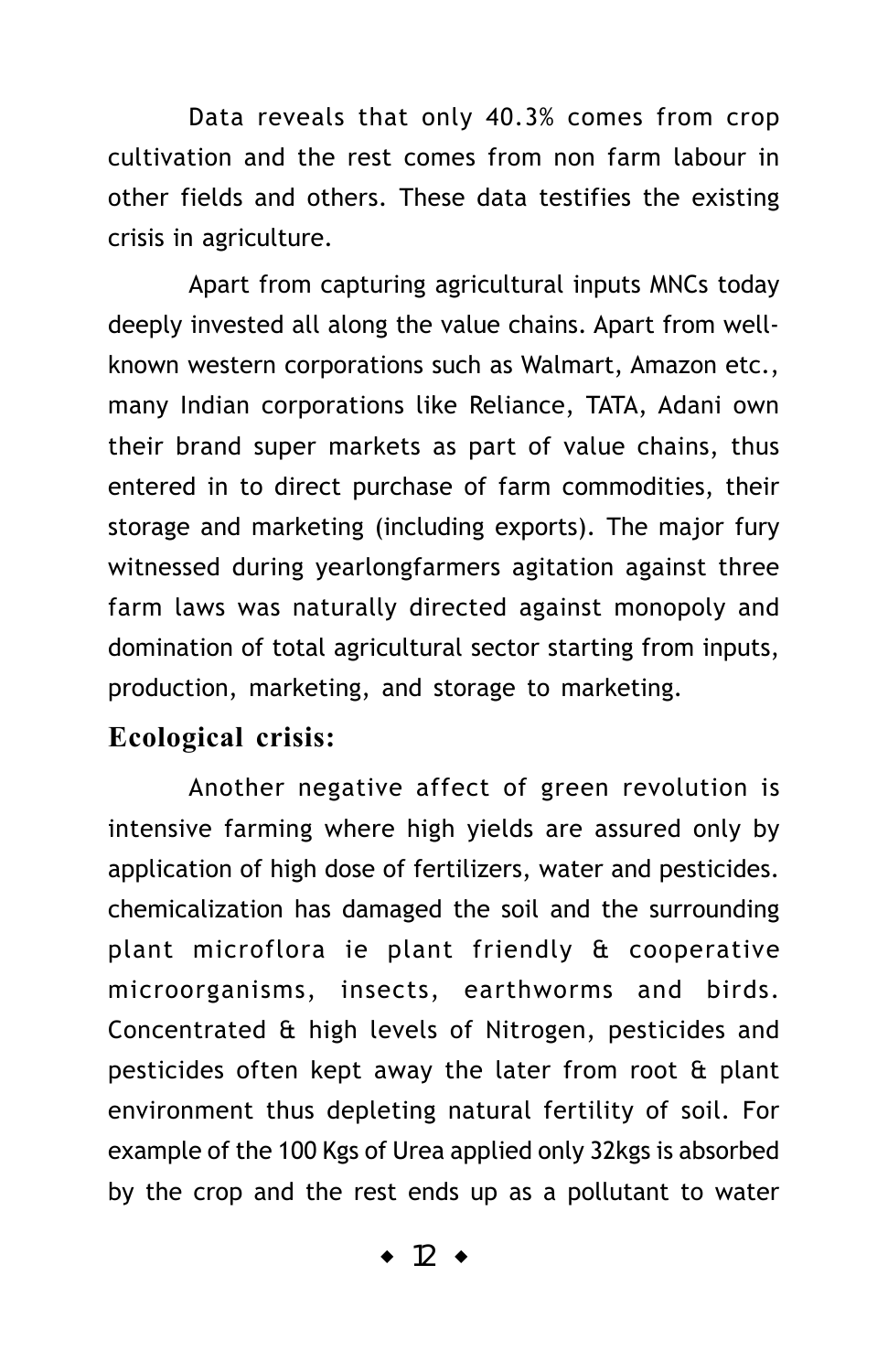bodies .Unutilized Nitrogenous fertilizers evaporates as Nitrous oxide, an important Green house gas.

Cultivation of rice by tapping ground water has resulted in plummeting ground water levels. Scientists predict Punjab with depleted ground water and climate change would soon turn in to a desert. Only alternative is replacing present water guzzling wheat- rice cropping pattern by less water demanding wheat, pulses, oil seeds and millets. This was the cropping system traditionally suits to Punjab ecosystem i.e. soils, local rainfall pattern and ecology. Climate change has further worsened the agriculture with consequent unseasonal rains, received total rainfall in a small interval followed by floods. Altered monsoon pattern and recorded very high temperatures resulting severe droughts. Excessive heat recorded in colder regions has pushed cultivation of apples and other crops to warmer tracks thus affecting their yields significantly.

Climate change could depress crop yields up to 30 percent by 2050, putting about 80 million more people at risk of undernourishment, according to a paper by the International Food Policy Research Institute produced for the Global Commission on Adaptation. Apart from plummeting ground water levels and environmental crisis today Punjab is suffering from serious malnutrion as pulses & vegetables are not cultivated and became unaffordable to rural population.

Transfer of food, surplus capital and even the soil nutrients (which are irreplaceable, away from recycling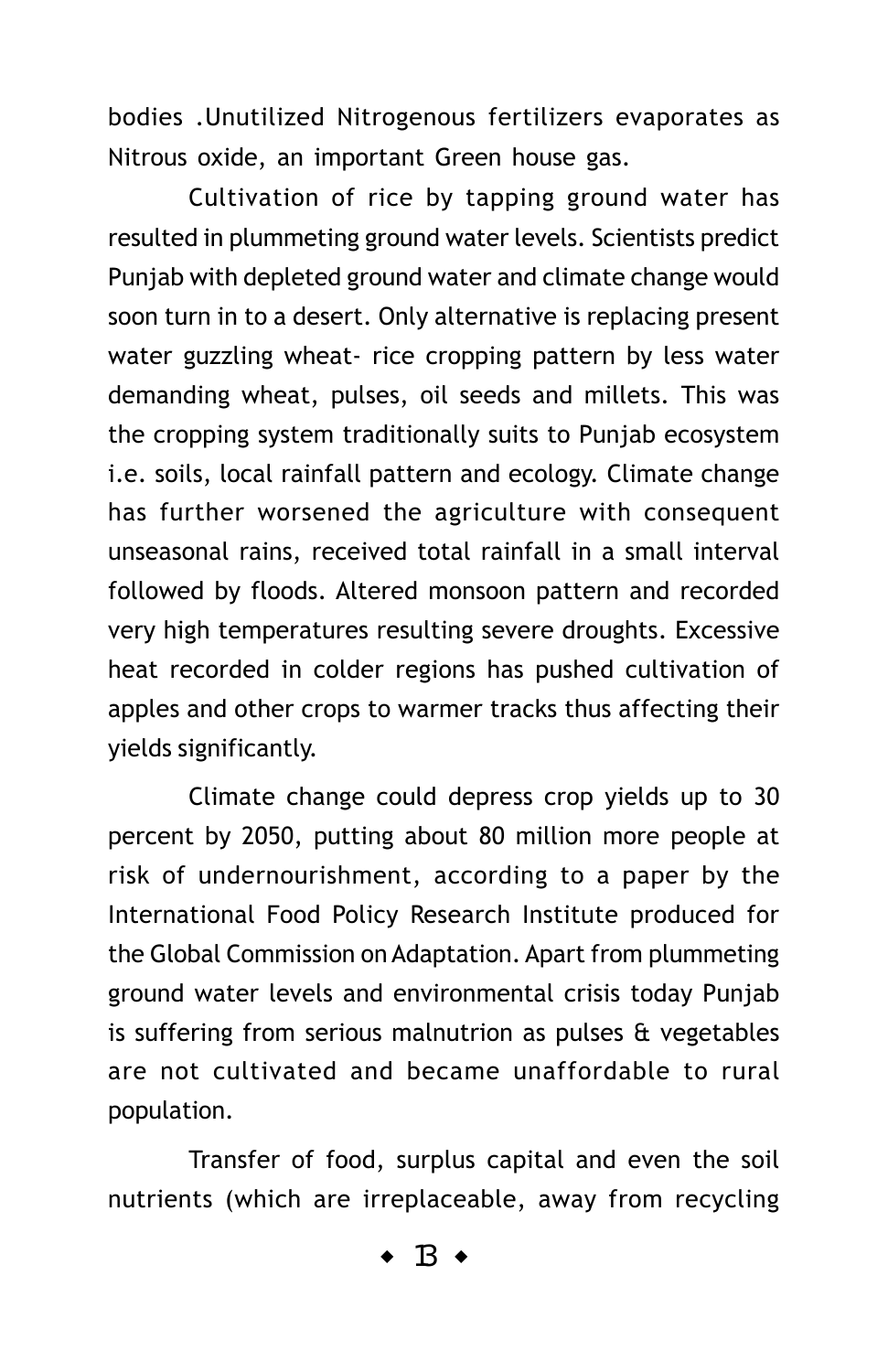locally) has resulted in serious economic, nutritional and ecological crisis. Karl Marx in his Ecological note books (1860) cautions export of large scale food to far off urban areas away from local consumption writes the former breaks local food cycle and causes depletion of soil from it's nutrients. Later Marxist ecologist Bellomy Foster termed it 'Metabolic rift'. For example, Punjab termed as harbinger of Green revolution with high levels of food grain production unfortunately suffers from severe malnutrition. Till 70's pulses, Jowar and oil seeds apart from wheat were major crops till the onset of Green revolution. As a result whetrice monocycle replaced cultivation of pulses-wheat-mustard cropping system that was suited to local rainfall pattern and soils. Increased rice Cultivation required high levels of irrigation which came from exploitation of ground water. It was estimated that for production of 1 G of rice nearly 1,410 liters of water is required, while 10,000 liters for harvesting 1Kg of cotton. Besides these crops are align to local ecosystem and require application of high doses of Nitrogen fertilizers and pesticides or control of new pests that were unknown earlier to this region.

#### **Agricultural Research and Extension:**

Research in development of new technology is necessary for rising production and productivity in agriculture. In June 1964, when Lal Bhahadur Shastriji was finalizing his ministry, nobody wanted the agriculture portfolio. When C. Subramaniyam was appointed as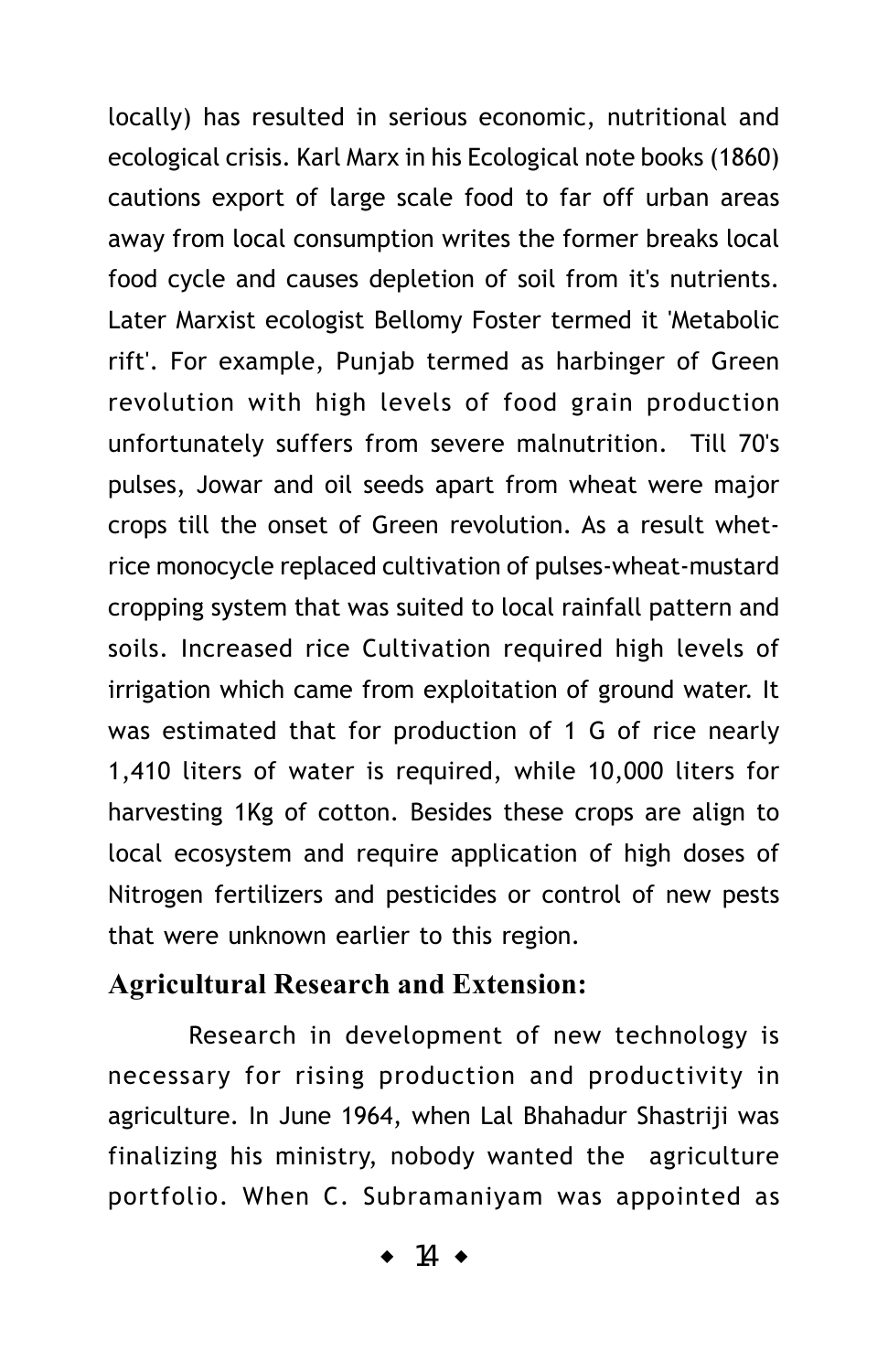Agriculture minister, the nation was already in the throes of food crisis. We were importing 150 million tons of food grains (i.e. Almost one tenth of our annual consumption) from US, under Pl-480 scheme accepting the humiliating conditions attached to the imports. Self-sufficiency in food grains became top priority. India imported under guidance of Consultative Group on International Agricultural Research (CGIAR, a body funded by Rockfeller and Ford foundations), semi-dwarf high yielding (HY) wheats, developed by Borlaug and his team at the International Maize and Wheat Improvement Center (CIMMYT), Mexico, that ushered in the Green Revolution in India. Adaptation of imported germplasm to innovate indigenous varieties-like Kalyan, by DS Athwal and Sona by MS Swaminathan-aided the spread of this revolution. Around the same time, high yielding rice-IR8 developed by Peter Jennings and Henry M Beachell of International Rice Research Institute (IRRI, another CGIAR institution) was imported.

Indian geneticists actively supported gave a new thrust to Indian agriculture embedded with modern technology. The Green revolution and the subsequent attainment of self sufficiency in food production were achieved with implementation of a two pronged strategy- active propagation of High Yielding Varieties (HYV) of wheat and rice and to encourage farmers by providing market support prices. Alongside were established National Seeds Corporation (NSC) , Food Corporation of India and National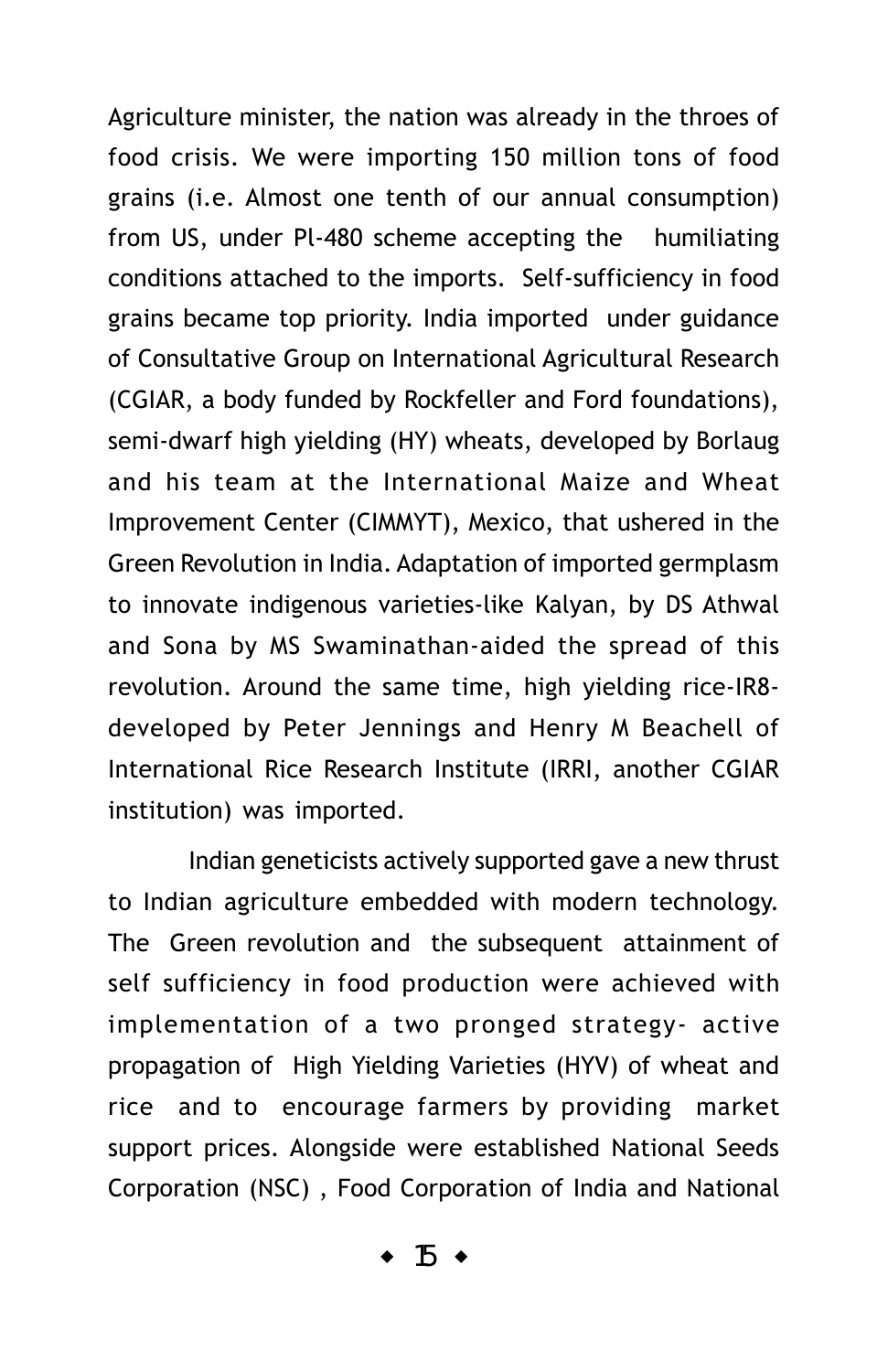Dairy Development board at Anand headed by legendary Dr. D.V. Kurian. The subsequent success Green, white and blue revolutions that brought self sufficiency in food, milk and fish production was achieved by infusion of new research policy based on modern science and technology.

Productivity of most of the crops was comparable to the global average. The low crop yields cannot be attributed to "non-availability" of improved technologies but several factors including inequalities in farming community, access to the modern technologies, lack of crop technology suitable for small farmer holdings, short growing season, varied agroclimatic conditions and weather extremities are other causes for low productivity. Establishment of nearly 50 state agricultural universities, Krishi Vijnan Kendras in every district and 100 research institutes had paved the way in dissemination of agricultural technology and development of agriculture in the country. As shown in Table 1 above huge success has been achieved after independence. However, India's crop yields are lower than those in the US, Europe and China. India's rice yield was 2191 kg/hectare, while the global average stood at 3026 kg/hectare, while wheat is 2750 kg/hectare as against the world average yield of 3289 kg/hectare. Whereas in India, on the same land, farmers grow more than one crop in a year and per day. From the very beginning, a major flaw in the agricultural R&D policy has been the neglect of farming needs of small farmers. The green revolution was drafted and developed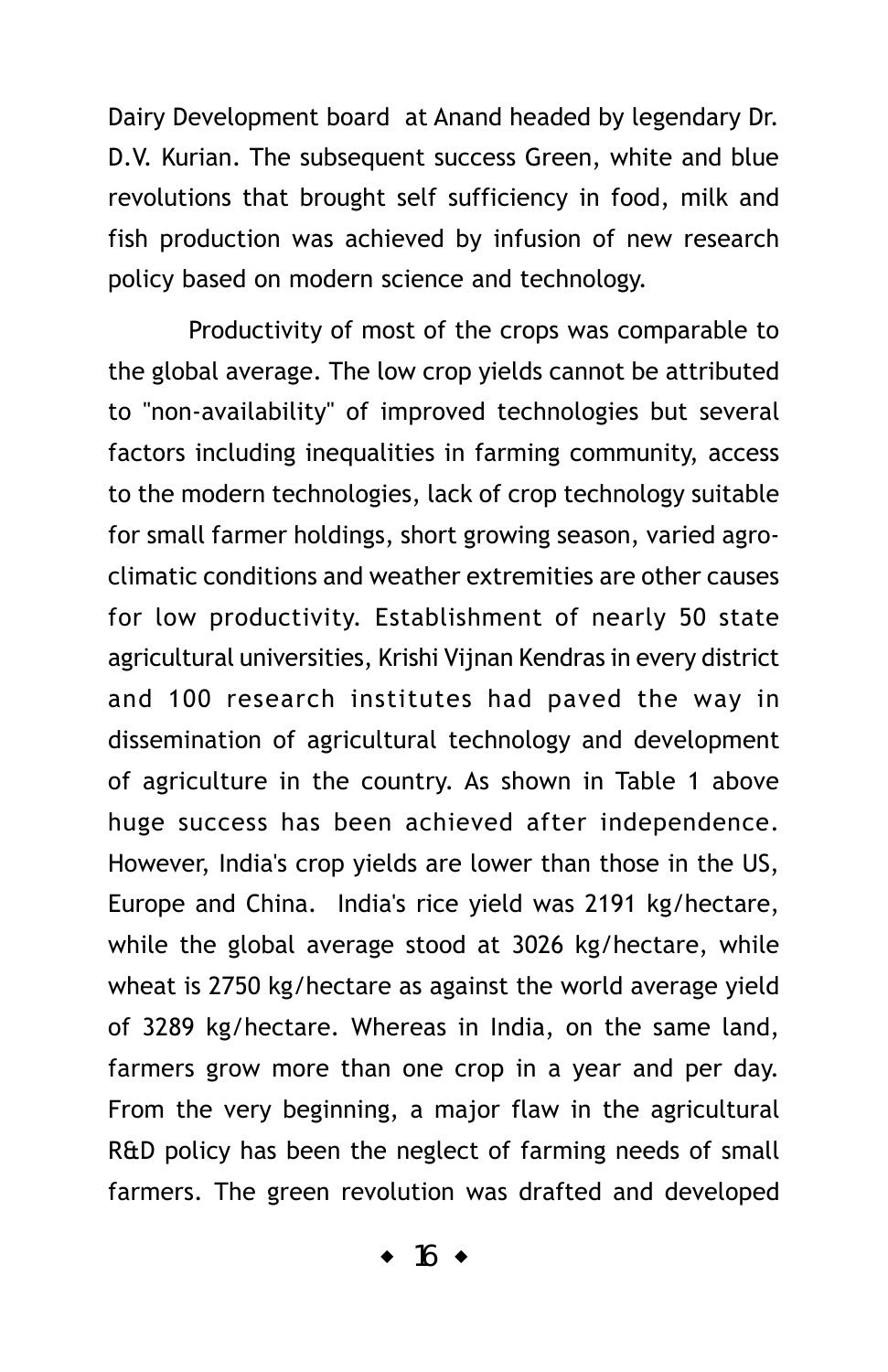technology was adopted mainly to cater the needs of large farms. The technology was based on introduction of plant genes 'Norin' (wheat) and "Dae woo gen' (rice) in to Indian wheat and rice varieties respectively. Introduced high yielding Mexican wheat and TN 1 and IR rice varieties containing the above genes were crossed with Indian native counterparts to develop High Yielding crop varieties. But the new genes had the ability to change plant physiology thus facilitating high grain yields. But the irony is high yields are possible only under application of heavy doses of chemical fertilizers, irrigation and pesticides. This technology was introduced by CGIAR through International wheat (CIMYT, Mexico) and IRRI (Philippines), Use of high quantities of inputs i.e. chemical fertilizers and tractors had enormously benefited Western MNCs manufacturing & marketing agro chemicals, seeds and tractors. In a way Green revolution helped the imperialism to enter Indian villages and establish a strong grip over Indian agriculture. On the other side high input based Green revolution largely benefited resource rich big farmers fetching profits from bumper harvests. Although small and marginal farmers were forced to adopt new technology by investing large sums for purchase of costly inputs lured by prospects of high grain yields. Small farmers had to borrow large sums of money for purchase of costly inputs, which subsequently impoverished them. It should be noted that nearly 70 percent of food produced in the country is produced in small farms owned by small, marginal and tenant farmers.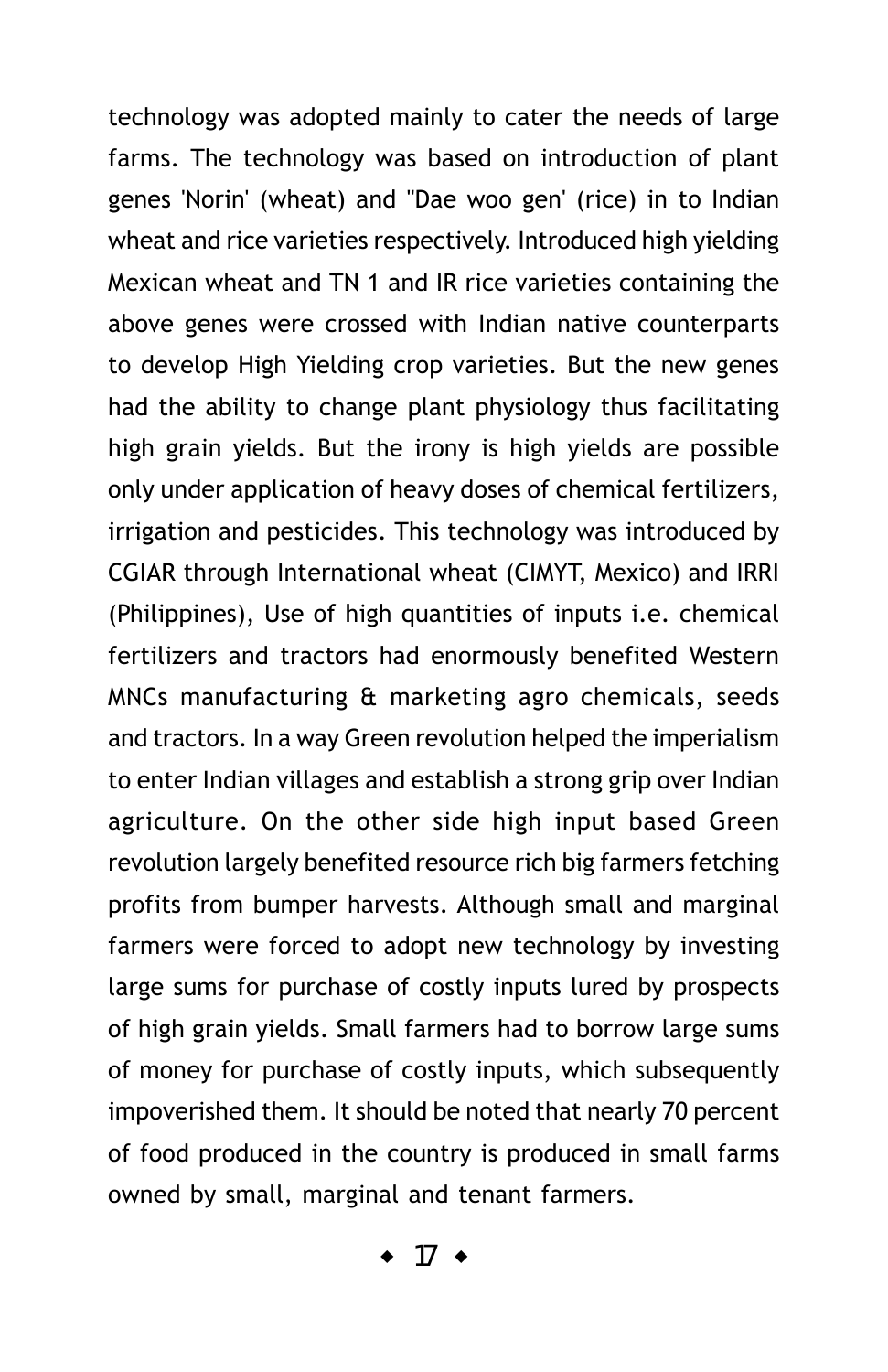Since the unprecedented success of the green revolution, there have been significant advancements in science, its organization and management and transfer of technology to end users. The research system expanded considerably and extension system has undergone a continuous change. Advancements in molecular biology and information technology have taken shape and research on animals and horticultural crops has expanded.

R & D in Public sector, had witnessed a significant change after introduction of various International treaties such as IPS &Patents, WTO, new seed policy (allowing private seed firms to operate), subsequently leading to market monopoly in seed industry (with hybrid and transgenic seeds in cotton, maize, vegetables and others).

Although small farmers were instrumental in increasing food production and making green revolution they fell in to debt trap and further pauperized. Thus the R& D strategy underlying green revolution has benefited domestic rich farmers, grain traders and foreign agro-chemical MNCs enormously. Even the mandate of public sector research moved further away from research onrain fed crops to more on to Hybrid crops,herbicide tolerant GM crops, cotton, maize, Soybean and commercial crops involving crop biotechnology. Ironically practically no suitable technologies like micro irrigation, cropping systems and non availability of drought tolerant varieties of small millets, pulses and oil seeds. Incidentally these are the crops that ensure certain level of security from vagaries of weather and pests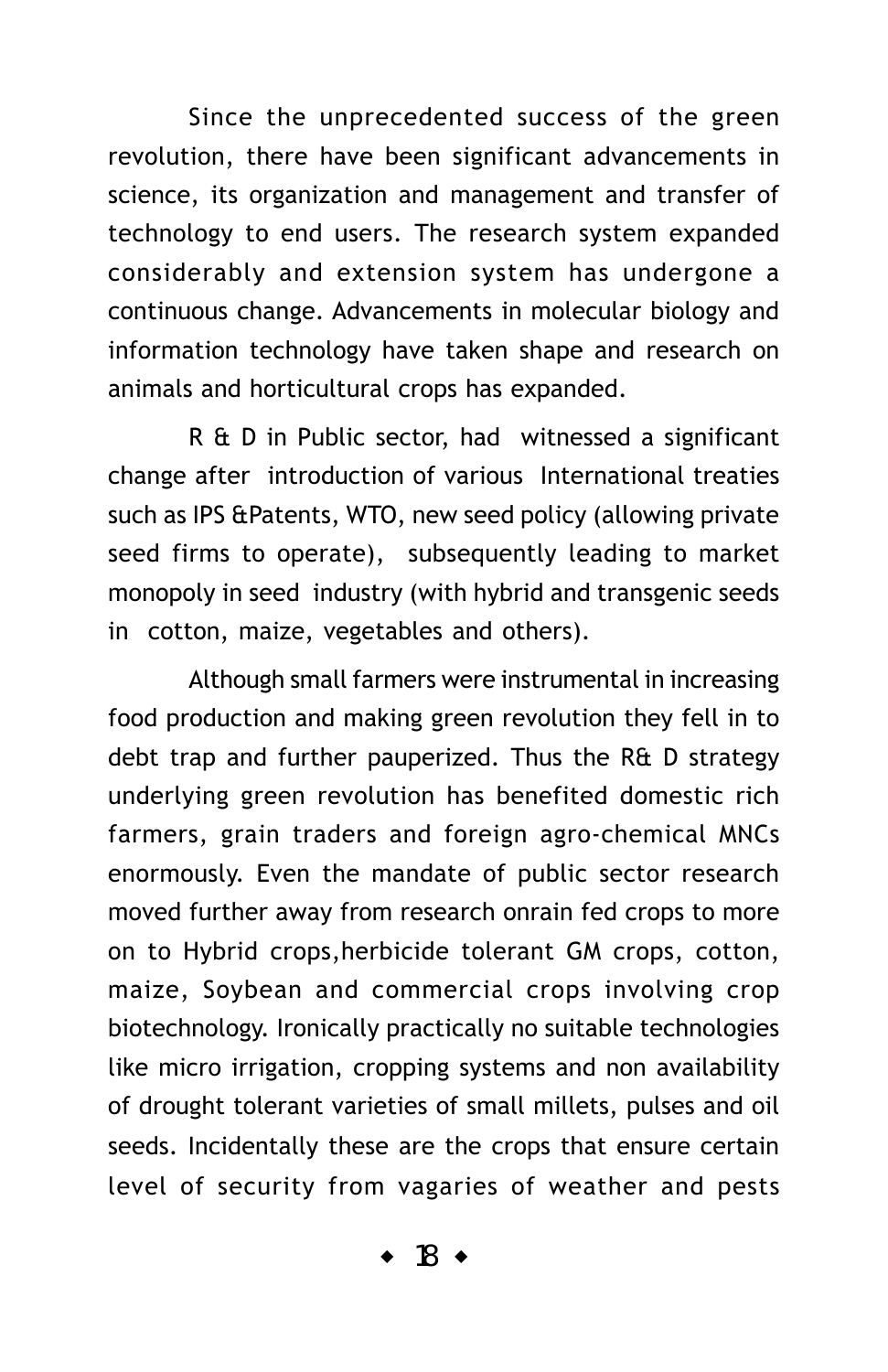traditionally cultivated in small holder farms. Unlike crop varieties, where seeds from earlier crop can be used for sowing in subsequent seasons,instead public research emphasis on development of hybrid seeds pushed small farmers to acquire new seeds every season from markets. With domination of domestic seed market by mostly Global MNCs such as Monsanto, Cargil, Bayer and their Indian partner seed companies. High price seeds charged by seed firms and gradual weakening of public seed production & distribution small farmers are forced to incur invest large sums on purchase of inputs in crop cultivation. The financial woes of farmers began with opening of Indian rural markets to foreign seed multinational firms under neoliberal policy implementation by subsequent governments by entering in to agreements with WTO and other imperialist agencies.

#### **Table.3.Investments in Agricultural Research and Extension.**

(Budget allocations, % of GDP)

| Year | Research | Extension |
|------|----------|-----------|
| 1983 | 0.25     | 0.10      |
| 2021 | 0.39     | 0.18      |

Australia and USA spend nearly 3.0 \$ of their GDP.

A clear shift in curriculum and research from management of larger holdings to needs of small holder farmer holdings. It should focus on local agro ecological needs to sustain production and income enhancement in small farmer food production systems.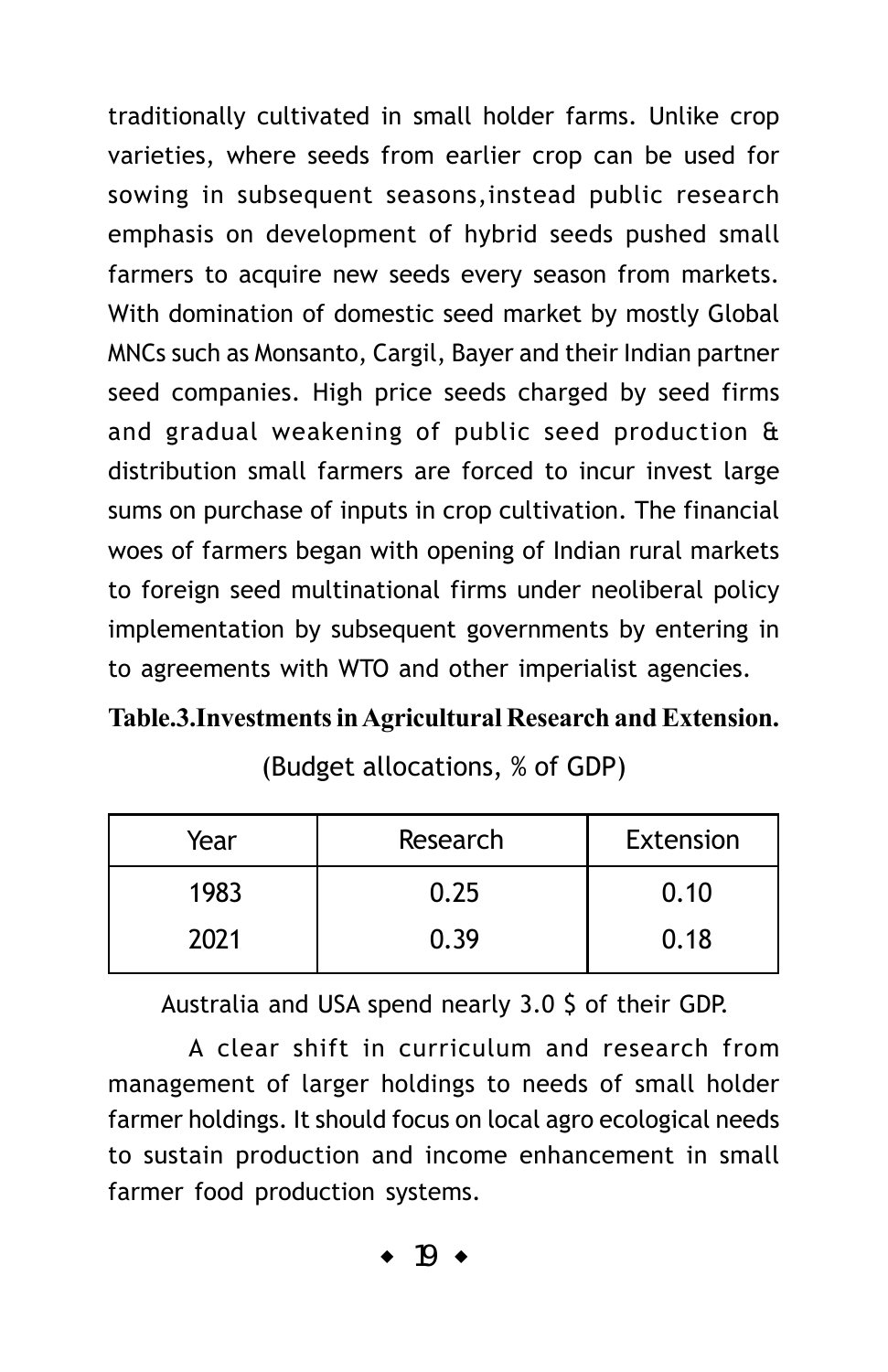### **Crop Diversity:**

Diversifying from existing cropping systems, predominated by rice and wheat in many unsustainable landscapes, to more nutritious and environment-friendly crops have often been suggested to address challenges of climate change and malnutrition. Cropping systems proceeding a major cereal crop (wheat in northern states, rice in Southern, eastern & North Eastern states) cultivation of millets and oil seeds is a viable alternative. However, such a transition must protected by assuring profitable MSPs to millets and oil seed crops to benefit income base of the farmers. Diversification to crops like pulses, oilseeds, vegetables and fruits, adapted to specific agro-ecologies, must also be planned, and implemented by the states with suitable incentives to farmers during the changeover. Such diversification would not only increase the nutritional value of the food system, but also holds potential to reduce water use and green house gas emissions. However, diversifying to new portfolio of crops will require establishment of small and medium scale agro food industry to meet youth employment needs in villages. Crop Diversity Mono culture or cultivation of one or few crops season after season depletes nutrients and water from soils thus making them infertile within a few years. Mono culture also damages environment(with use of high doses of fertilizers, pesticides, ruins organic structure of soils depleted of plant friendly microorganisms, earth worms and insects. Apart ecological damage monoculture robs diet of village poor of pulses, vegetable oils & greens.

Pulses and some oil seeds fix Nitrogen from atmosphere in soil, and hence require low doses of chemical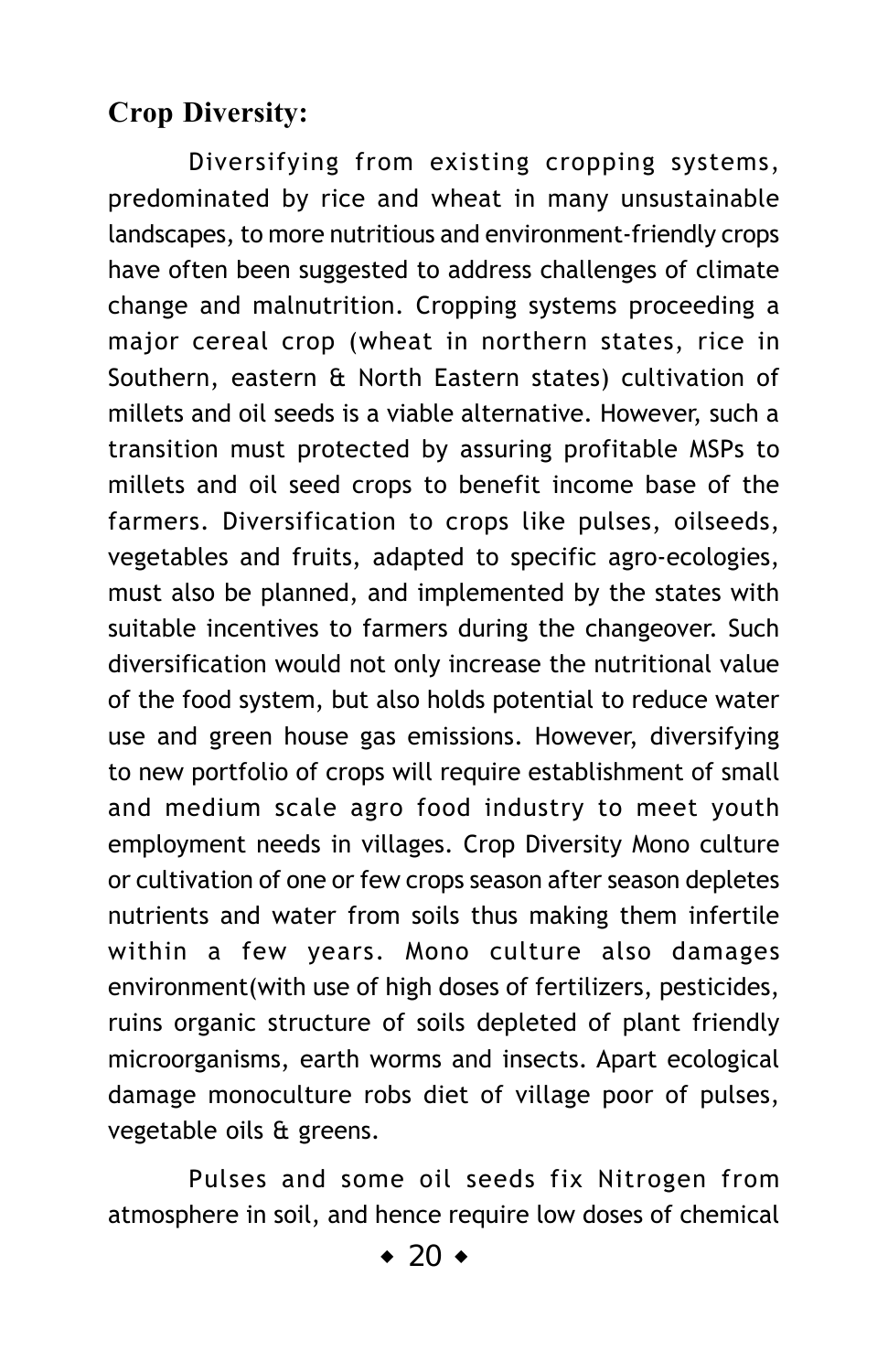fertilizers and irrigated water. Cultivation of a rice or wheat soon after pulses also benefits the later, reducing fertilizer requirement. Besides, alternative crops reduce incidence of pests and diseases apart from improvement of ground water and other water sources, brings extra income to farm families.

Cultivation of short duration (45 to 65 days) of lentils or pulses like green gram allows farmers to grow in rice fields between growing seasons. This helps smallholder farmers diversify their incomes and nutrition sources, which is vital in context of climate change.

Provision of animal proteins to 1.3billion population may not be possible in near future. Fish significantly substitute dietary protein needs. Hence fish production should also become an integral part of small holder food production system. Integration of crop, animal husbandry, fish and bee keeping promotes recycling nutrients sustainably. Apart from improvement in nutritional status could potentially enhance farmer incomes from small holdings.

#### **Sustainable Agriculture:**

Today Indian agriculture is facing two major problems-Impoverishment of small & marginal farmers and serious deterioration of natural Agro ecology. Economic crisis of farming community has worsened further during the last two decades mainly due to price inequalities prevailing in markets. While crisis in agro ecology could be attributed to disproportionate exploitation of natural resources and climate change. However both the above problems faced during the last 75 years of independence capitalist are intrinsically linked to capitalist mode of agricultural development. These issues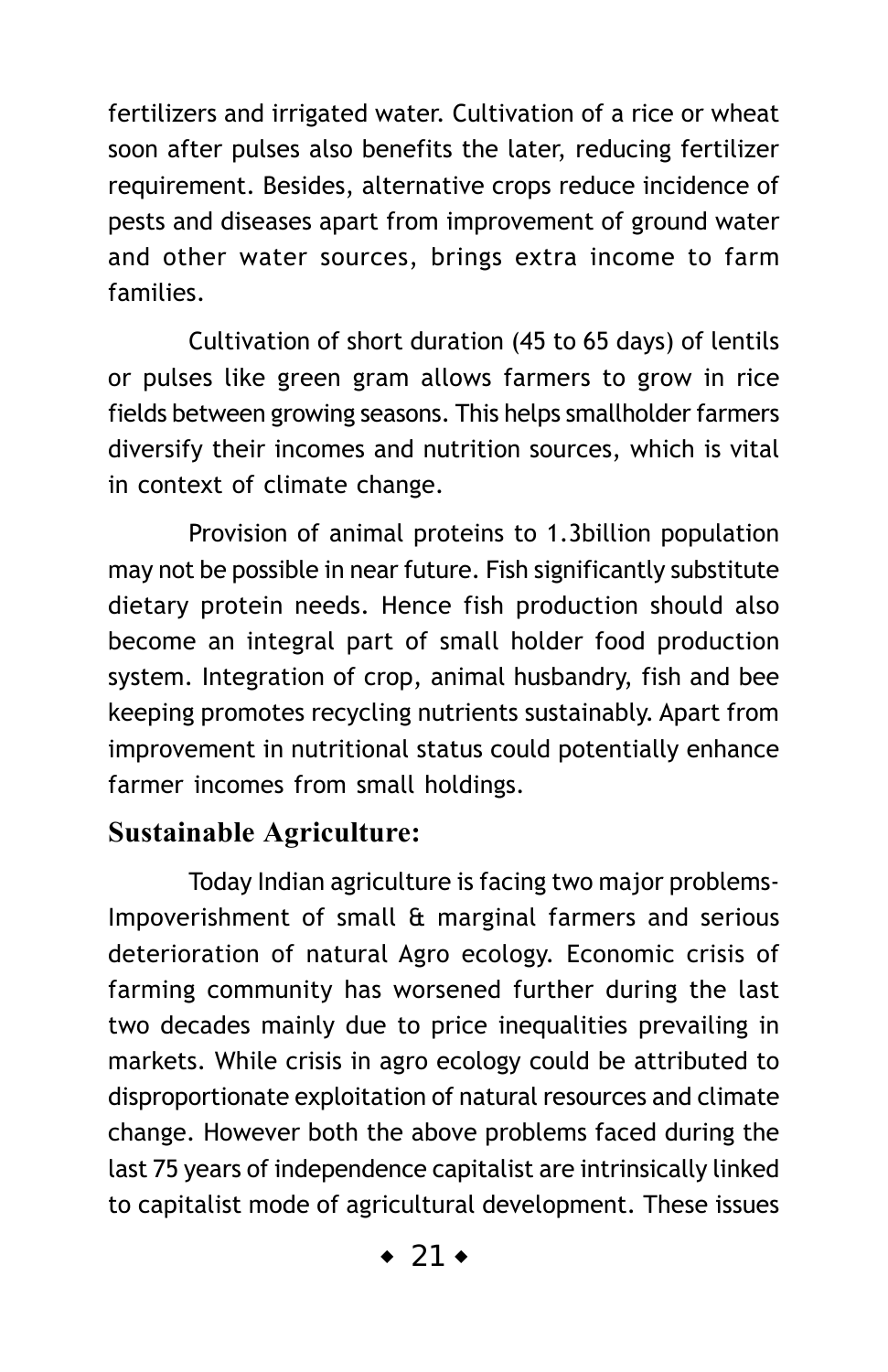need to be addressed to attain further progress in agricultural development and farmers well being.

Two major social issues of Indian villages - hunger and malnutrition can be addressed with adoption of nature friendly sustainable farming methods. Nearly 50 percent of children and young women suffer from malnutrition, and consequently causing 9% loss of GDP. Studies reveal investment of every 1 Re on Balwadi, midday meal & women nutrition fetches return of Rs. 16 to 40 in terms of health and socio-economic development. Interestingly investments in agriculture amount to one twelth, compared to other sectors of economy. Experts claim that investments in agriculture are 2 to 3 times more affective in addressing rural poverty to investment in other sectors of economy.

#### **Integrative Agriculture:**

To fulfill basic needs of small farmer households including food (cereals, pulse oil seeds, milk, fruit, honey,



Fig.1. Economic benefits of Integrated Farming Systems,ICAR, 2019.

 $\bullet$  22  $\bullet$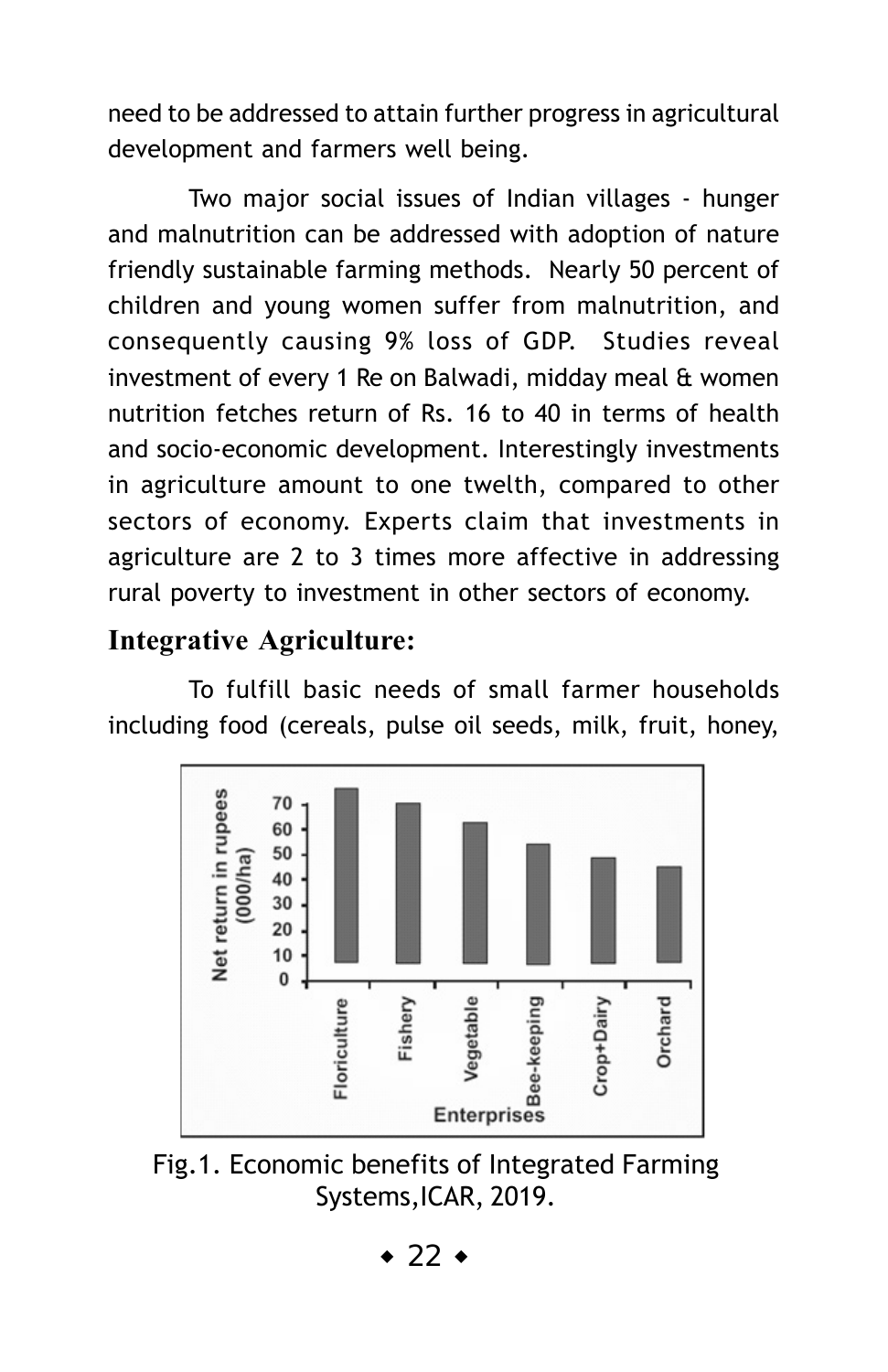fish, meat etc.) feed, fodder,fuel and fiber, a well-focused Integrated Farming strategy is needed.

In small farmer holdings income from crop cultivation does not exceed 43 % of total households. Apart from crops, diary, piggery, bee keeping and vegetable production should be supplemented. Demonstrated Integrative farming systems conducted at Modipuram(UP), Coimbatore TN) show an extra income up to Rs.79,000 per season from 1 ha with investment of Rs. 12,000 in small farmer holdings.Ruling BJP government instead of doubling farm income by 2022, as promised has instead doubled crop cultivation expenses. It necessitates towage united fight to replace pro-corporate neoliberal economic reforms with Small farmer cooperatives in farming, diaryand small scale food processing units to address distressed rural communities.

In short present crisis in agricultural production, farmer income and environment can be better addressed by bringing radical policy changes that primarily benefit small farmer production systems. An alternative strategy stands on four pillars- 1) Land reforms 2) Sustainable farming 3) Farmer income security 4) Attainment of food & nutritional security.There is an urgent need to implement land reforms, replace present mode of ecologically damaging capitalist mode of production by eco friendly sustainable farming preferably practiced in farmer cooperative production systems.